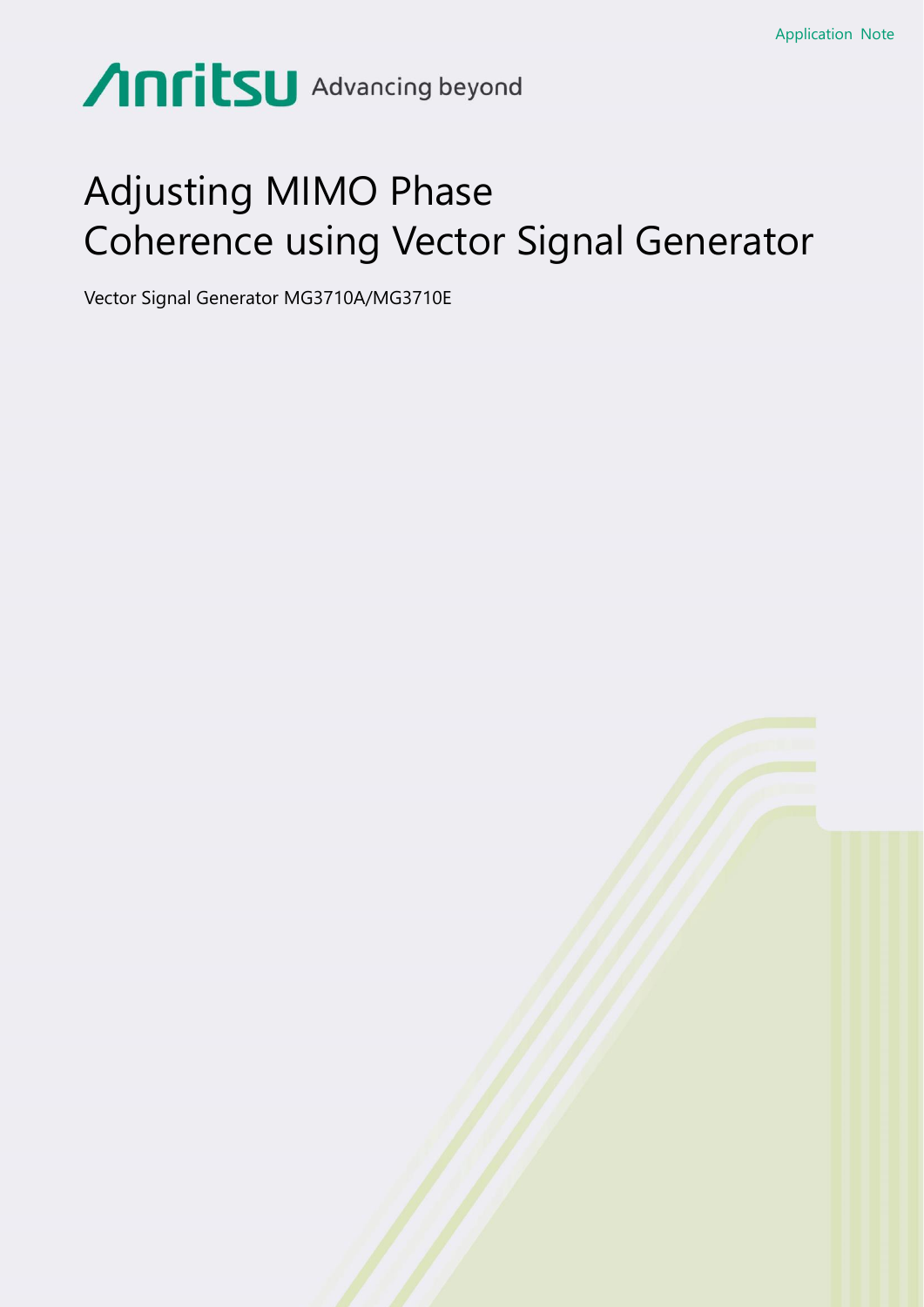## **Introduction**

MIMO (Multi-Input Multi-Output) is one technology for improving the speed and quality of wireless data transfers. It is used by many wireless standards, including LTE, wireless LAN, etc. Previously, MIMO was the mainstream technology for downlink connections between the base stations and transmitters, as well as between terminals and receivers. Recently, in response to increasing data transmission volumes, MIMO is also being used for uplinks in IEEE802.11n and LTE-Advanced systems. Its application range is expected to widen in the future and more problems are to be expected.

This application note explains how to synchronize RF signals between multiple channels when simulating a MIMO transmitter by using Anritsu's Vector Signal Generator MG3710A / MG3710E.

The MIMO evaluation system described in this application note requires installation of the following options and firmware in the MG3710A / MG3710E Vector Signal Generator.

1stRF (Select one.) 1stRF 100 kHz to 2.7 GHz [MG3710A-032 / MG3710E-032] 1stRF 100 kHz to 4 GHz [MG3710A-034 / MG3710E-034] 1stRF 100 kHz to 6 GHz [MG3710A-036 / MG3710E-036]

2ndRF (Select one.)

2ndRF 100 kHz to 2.7 GHz [MG3710A-062 / MG3710E-062] 2ndRF 100 kHz to 4G Hz [MG3710A-064 / MG3810E-062] 2ndRF 100 kHz to 6 GHz [MG3710A-066 / MG3710E-066]

Universal Input/Output [MG3710A-017 / MG3710E-017]: requires in case of synchronization multiple MG3710As / MG3710Es)

Firmware Ver. 2.02.00 and later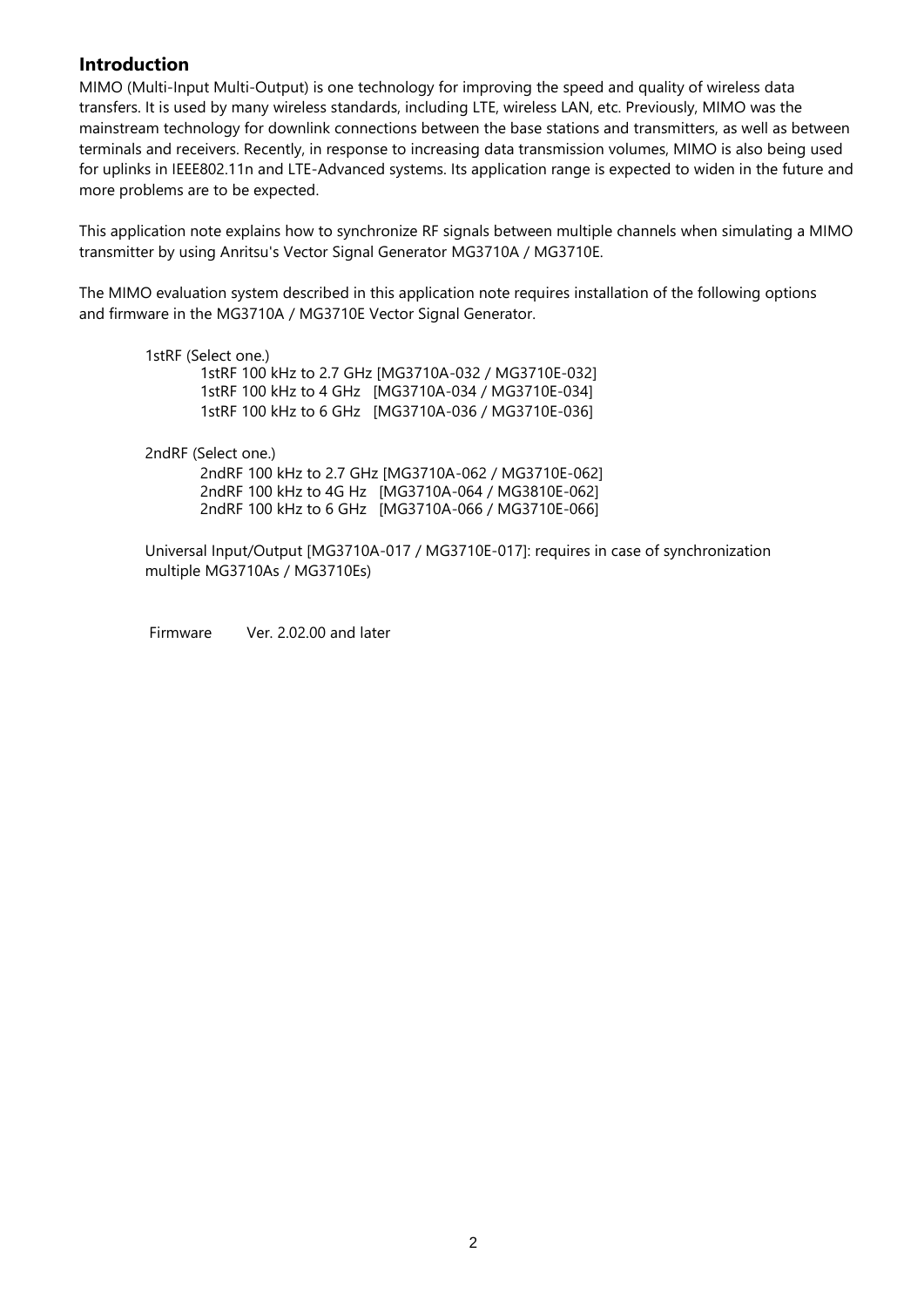## **MIMO Outline**

MIMO technology sends and receives different data using multiple antennas. Increasing the number of antennas in the data transfer path offers the ability to increase data transfer per unit time. A system with two sending (Tx) and two receiving (Rx) antennas is called 2x2 MIMO, and, similarly, a system with four Tx and four Rx antennas is called 4x4 MIMO.



*Figure 1. 2x2 MIMO conceptual diagram*

The transmitter creates a stream of data for the number of MIMO channels. Then, parallel processing is performed on the created data stream. The same parallel processing is used at both the transmitter and receiver so mixedchannel signals received at each antenna of the receiver can be separated from one another. Each of the parallelprocessed data streams is sent from the corresponding antenna; the receiver antennas receive the mixed signals from each of the transmitter antennas, and perform reverse parallel processing to the parallel processing used at the transmitter to separate the mixed signals and recreate the original data stream.

In general MIMO technology, the carrier frequency of the RF signal used between each channel is the same as the bandwidth and the phase and timing at sending are also synchronized. However, due to the distance between antennas in the wireless area as well the presence of interfering objects, such as buildings, the signals may be attenuated and delayed, causing frequency and amplitude/phase errors at the receiver antennas. The receiver corrects these errors using equalizing, etc., to recover the original data.

In the same way, when simulating a MIMO transmitter using several signal generators, it may sometimes be necessary to synchronize the phase and timing between RF signals.

If the functions and performance of a MIMO receiver can be tested by adding known phase and timing errors to the sent baseband signal, the receiver performance can be evaluated for the transmission path characteristics using a fading simulator.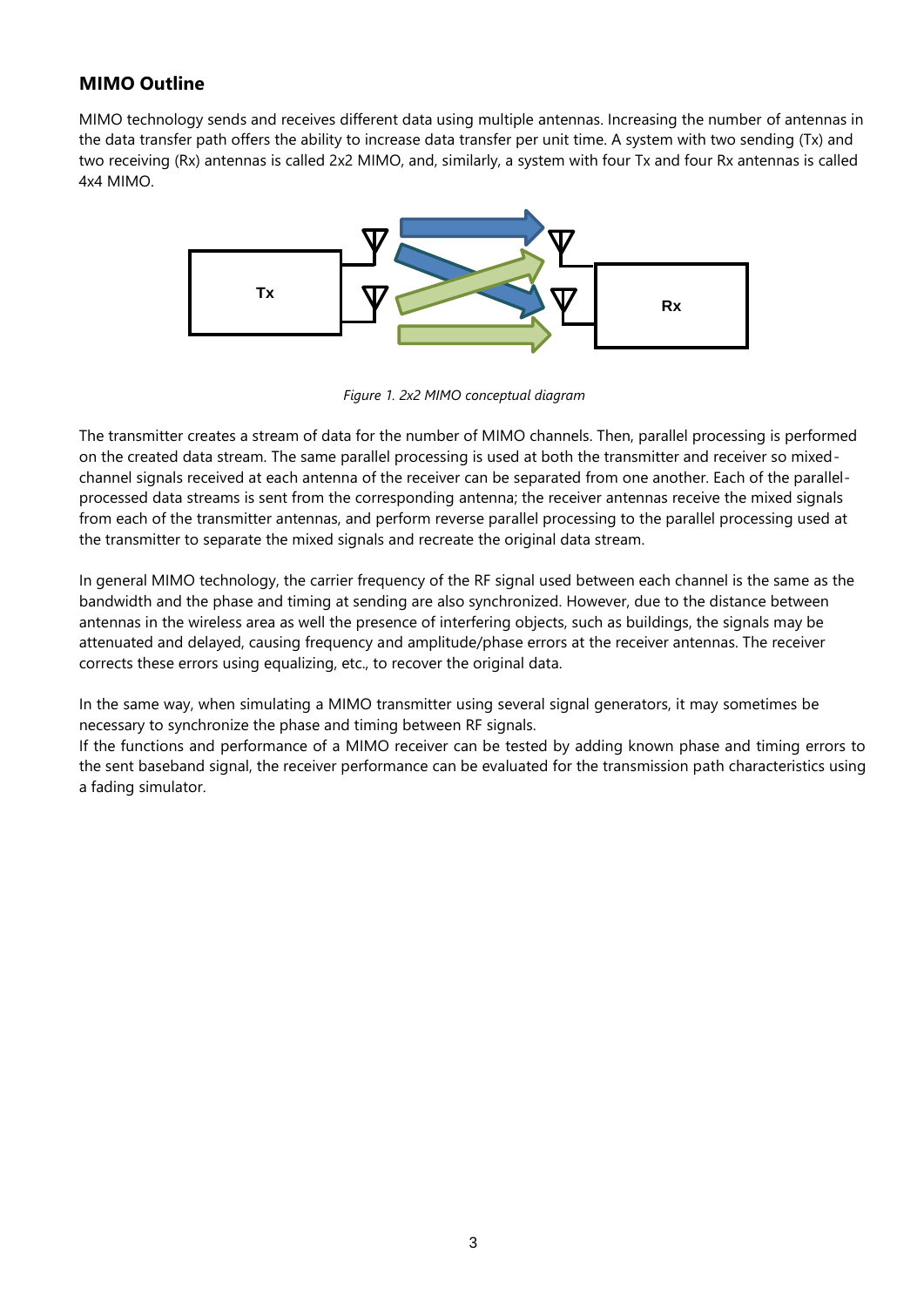## **Achieving Phase Coherence**

When the phase and timing between RF signals are synchronized, there is a fixed phase difference (offset) between the RF signals. This is called the phase coherence.

Figure 2 shows the simplified block diagram for a wireless transmitter using the direct conversion method. The primary modulated digital data is converted to the analog I/Q signal using the D/A converter in the baseband section. The analog I/Q signal is converted to the RF signal by direct conversion.



*Figure 2. Structure of wireless transmitter using direct conversion*

Figure 3 shows the block diagram for achieving phase coherency based on the structure shown in Figure 2. To achieve phase coherency, it is necessary to share the start timing for sending data, the local oscillator (LO), and the sampling clock (CLK) for the baseband signal between channels.



*Figure 3. Synchronization between channels*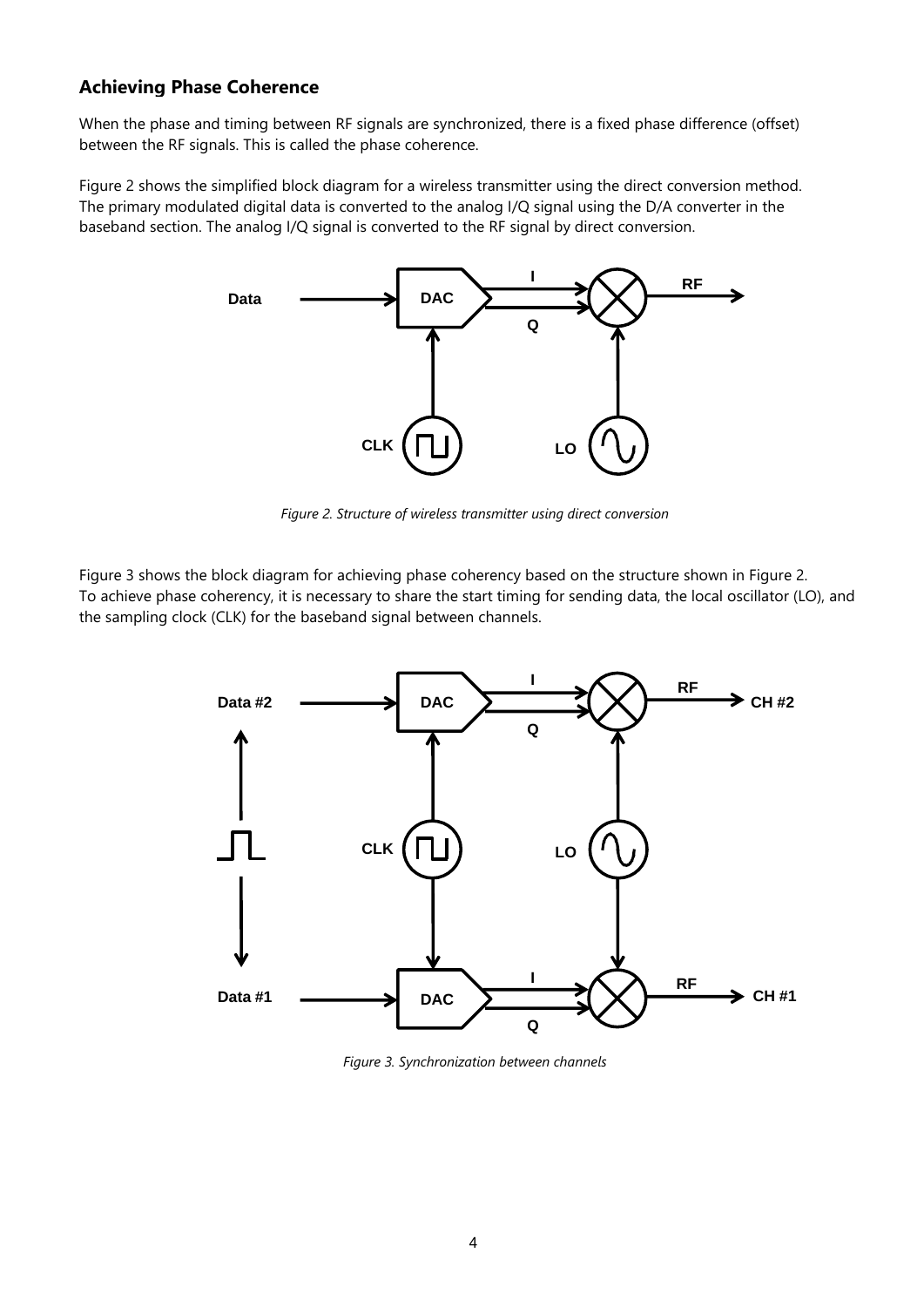## **2x2 MIMO**

The Anritsu MG3710A Vector Signal Generator can be configured with two RF options and by using this instrument, the blocks can be configured easily as shown in Figure 4 using the signal generator synchronization function.



*Figure 4. Channel synchronization using MG3710A / MG3710E*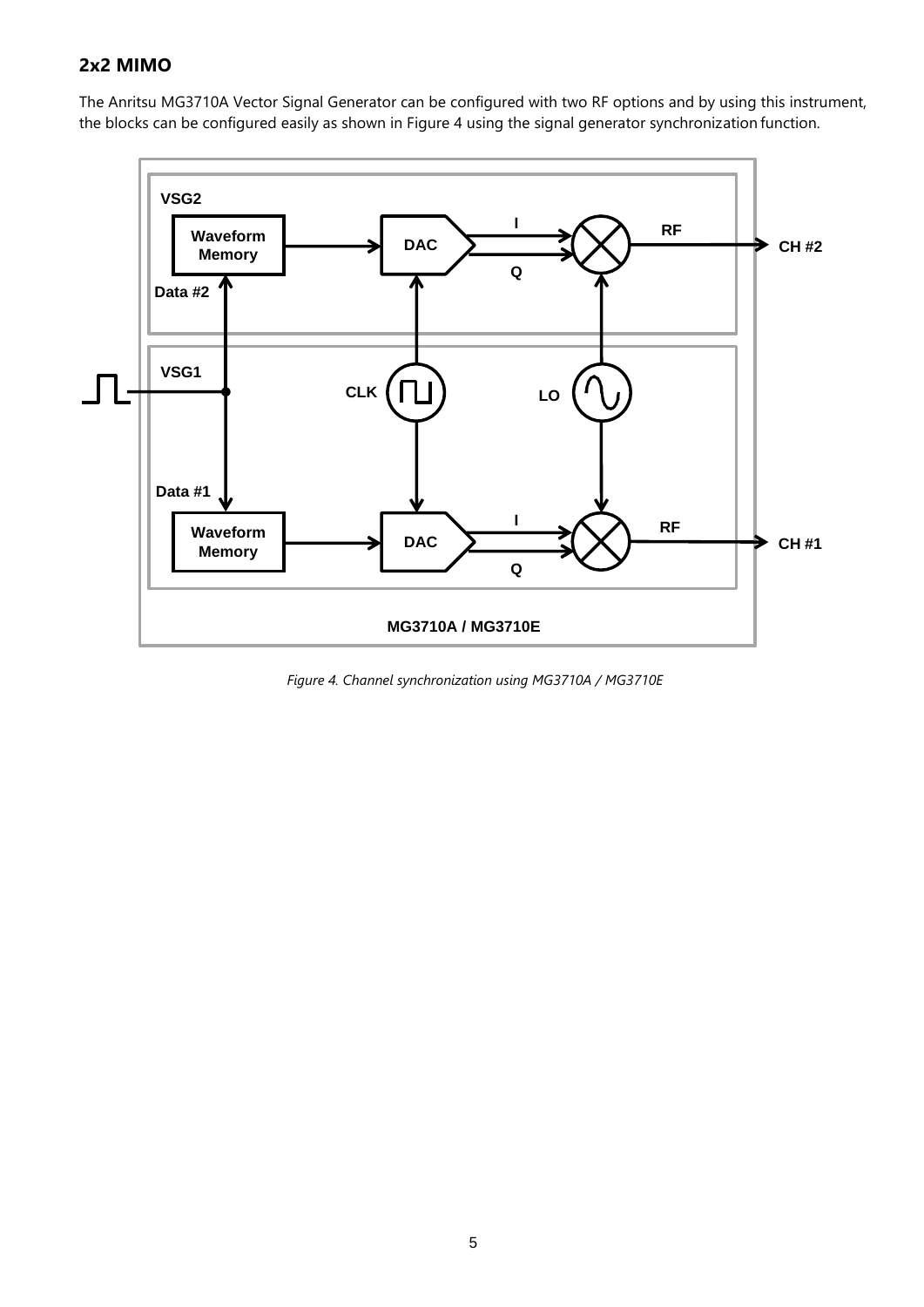## **2x2 MIMO (continued)**

This application note explains how to minimize phase and timing errors between RF signals using a spectrum analyzer. In this method, combining 180° out-of-phase signals cancels out the positive and negative amplitudes, minimizing the power.



*Figure 5. Waveforms of two signals to be synchronized; phase error*  $\cdots$  *(left) and phase error 180* $\cdots$  *(right)* 

Figure 6 shows the configuration of the measurement system. When connecting VSG1 and VSG2 to the combiner, use cables of the same length and type.



*Figure 6. 2x2 MIMO configuration*

Next, this application note explains adjustment of the phase and timing based on VSG1.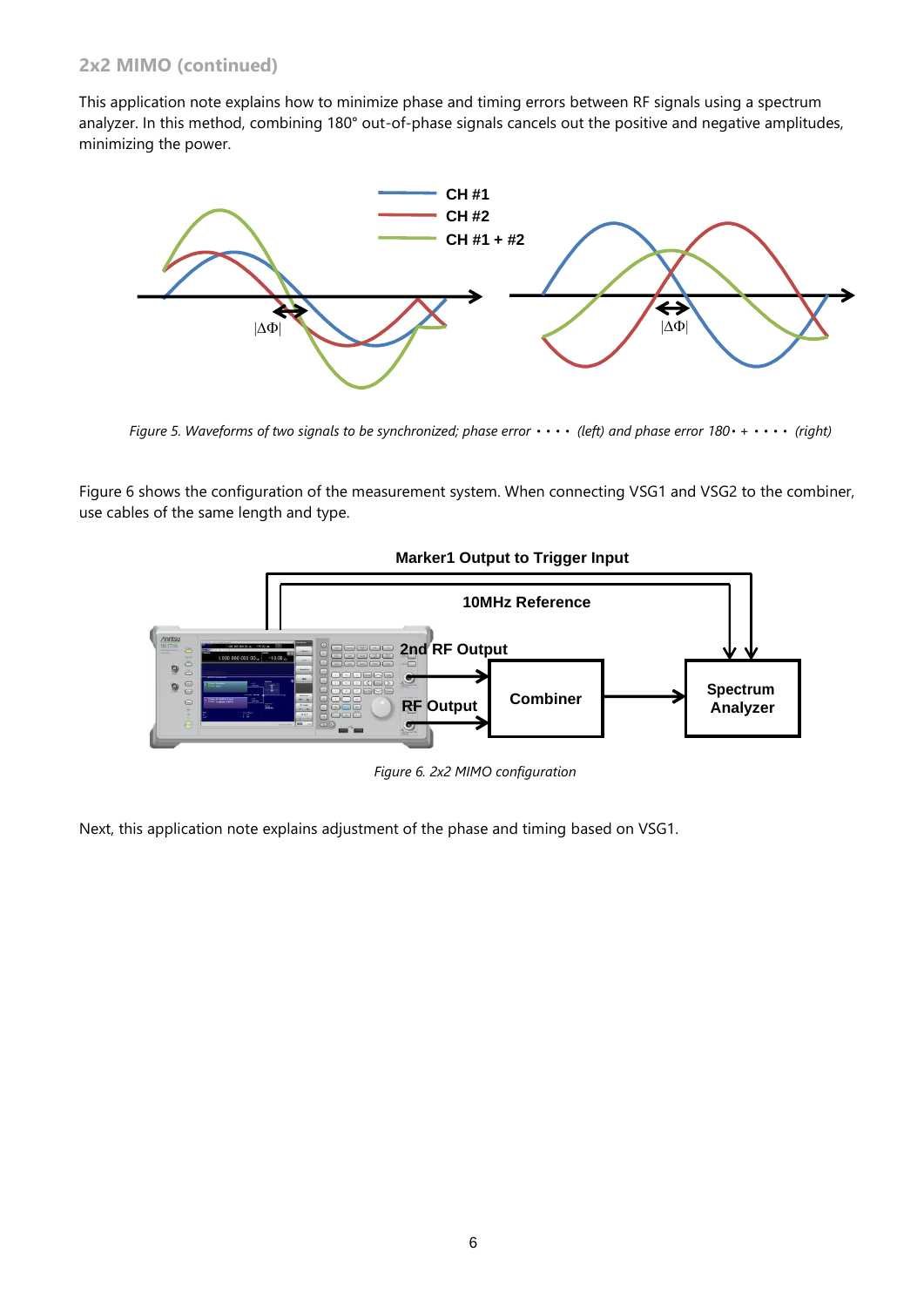## **2x2 MIMO (continued)**

## **[Adjustment Procedure]**

- 1. Press [Preset]  $\rightarrow$  [F1: Preset] to perform initialization.
- 2. At both VSG1 and VSG2, load the [Adjustment] waveform pattern of the [Phase Coherence] package.
- 3. Press [Mode]  $\rightarrow$  [ $\rightarrow$ ] (page 2 of function menu)  $\rightarrow$  [F8: Sync Multi SG] to display the Sync Multi SG function menu.
	- -1. Press [F1: Sync Type] and select [F4: SG1&2].
	- -2. Set [F4: LO Sync] to On.
- 4. Set the following parameters to the same values at both the VSG1 and VSG2.
	- Frequency Any value (but same at both VSG1 and VSG2)
	- Amplitude Any value (but same between channels)
	- Modulation On RF Output On
- 5. At both VSG1 and VSG2:

-1. Press [Cal]  $\cdot$  [F2: I/Q Cal] to display the I/Q Calibration function menu.

- -2. Set [F2: Cal Type] to DC.
- -3. Press [F1: Execute] to perform I/Q DC Cal.
- 6. Set the following parameters to the same values at both the VSG1 and VSG2. ATT Hold*Note1* On
- 7. At VSG1, press [Mode]  $\rightarrow$  [ $\rightarrow$ ] (page 2 of function menu)  $\rightarrow$  [F4: Marker Setup]  $\rightarrow$  [F1: Marker1 A] and set [F1] Edit Mode Sync
	- [F2] Offset 0.00<br>[F3] Width 10.00
	- [F3] Width
- 8. At VSG1,

press [Mode]  $\rightarrow$  [ $\rightarrow$ ] (page 2 of function menu)  $\rightarrow$  [F2: Start/Frame Trigger] and set [F2: Mode] to Start. press [Mode] → [→] (page 2 of function menu) → [F2: Start/Frame Trigger] and set [F3: Source] to Trigger Key.

9. At VSG1, press [Mode] → [→] (page 2 of function menu) → [F2: Start/Frame Trigger] → [F8: Trigger Key] Figure 7 shows the spectrum analyzer status at this instant before phase adjustment.



*Figure 7. Status before phase adjustment*

10. At VSG1, press [Mode]  $\rightarrow$  [ $\rightarrow$ ] (page 2 of function menu)  $\rightarrow$  [F8: Sync Multi SG] and adjust [F7: I/Q Phase] to minimize the level measured by the spectrum analyzer.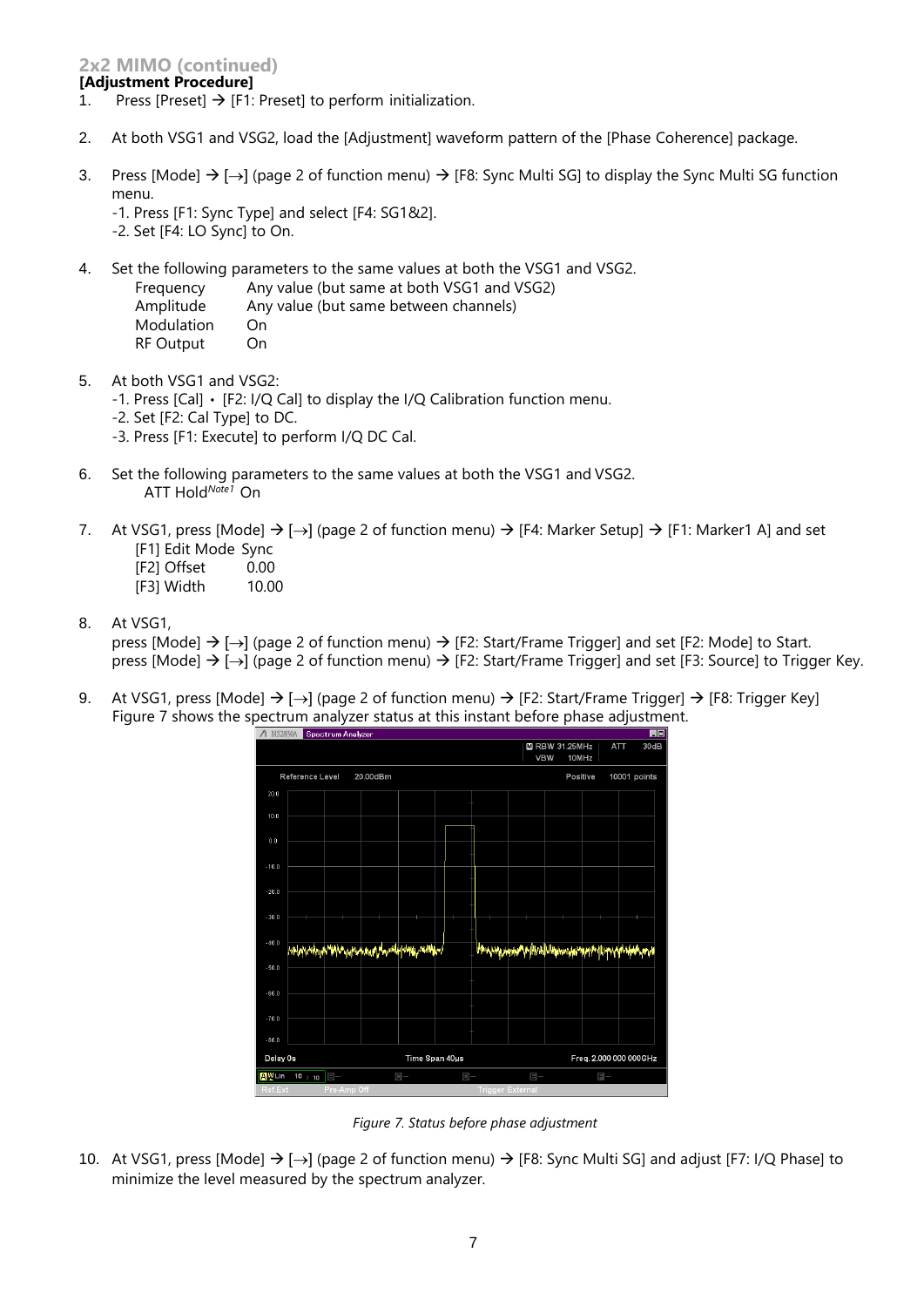

| / MS2830A |                 | Spectrum Analyzer |                                                                                  |                |       |                  |            |                                 |        |                                                                        | FO |
|-----------|-----------------|-------------------|----------------------------------------------------------------------------------|----------------|-------|------------------|------------|---------------------------------|--------|------------------------------------------------------------------------|----|
|           |                 |                   |                                                                                  |                |       |                  | <b>VBW</b> | <b>ZI RBW 31.25MHz</b><br>10MHz |        | ATT<br>30dB                                                            |    |
|           | Reference Level |                   | 20.00dBm                                                                         |                |       |                  |            | Positive                        |        | 10001 points                                                           |    |
| 20.0      |                 |                   |                                                                                  |                |       |                  |            |                                 |        |                                                                        |    |
| 10.0      |                 |                   |                                                                                  |                |       |                  |            |                                 |        |                                                                        |    |
|           |                 |                   |                                                                                  |                |       |                  |            |                                 |        |                                                                        |    |
| 0.0       |                 |                   |                                                                                  |                |       |                  |            |                                 |        |                                                                        |    |
| $-10.0$   |                 |                   |                                                                                  |                |       |                  |            |                                 |        |                                                                        |    |
| $-20.0$   |                 |                   |                                                                                  |                |       |                  |            |                                 |        |                                                                        |    |
| $-30.0$   |                 |                   |                                                                                  |                |       |                  |            |                                 |        |                                                                        |    |
|           |                 |                   |                                                                                  |                |       |                  |            |                                 |        |                                                                        |    |
| $-40.0$   |                 |                   | h <sub>in</sub> a Mililiki ya mba m <sub>a</sub> li da wa <sub>m</sub> ana wa Ma |                |       |                  |            |                                 |        | Lamk, With Ship and Without Company and Committee of the United States |    |
| $-50.0$   |                 |                   |                                                                                  |                |       |                  |            |                                 |        |                                                                        |    |
| $-60.0$   |                 |                   |                                                                                  |                |       |                  |            |                                 |        |                                                                        |    |
| $-70.0$   |                 |                   |                                                                                  |                |       |                  |            |                                 |        |                                                                        |    |
| $-80.0$   |                 |                   |                                                                                  |                |       |                  |            |                                 |        |                                                                        |    |
| Delay 0s  |                 |                   |                                                                                  | Time Span 40µs |       |                  |            |                                 |        | Freq. 2.000 000 000GHz                                                 |    |
| A型Lin     | 10 / 10         | $B -$             |                                                                                  | $\Box$         | $D -$ |                  | $E -$      |                                 | $\Box$ |                                                                        |    |
| Ref.Ext   |                 | Pre-Amp Off       |                                                                                  |                |       | Trigger External |            |                                 |        |                                                                        |    |

*Figure 8. Status after first phase adjustment*

11. At VSG2, press [Level] and adjust the output level to minimize the level measured by the spectrum analyzer.

Figure 9 shows the spectrum analyzer at this time instant.



*Figure 9. Status after level adjustment*

12. At VSG2, press [Mode]  $\rightarrow$  [ $\rightarrow$ ] (page 2 of function menu)  $\rightarrow$  [F8: Sync Multi SG] and adjust [F7: I/Q Phase] to minimize the level measured by the spectrum analyzer.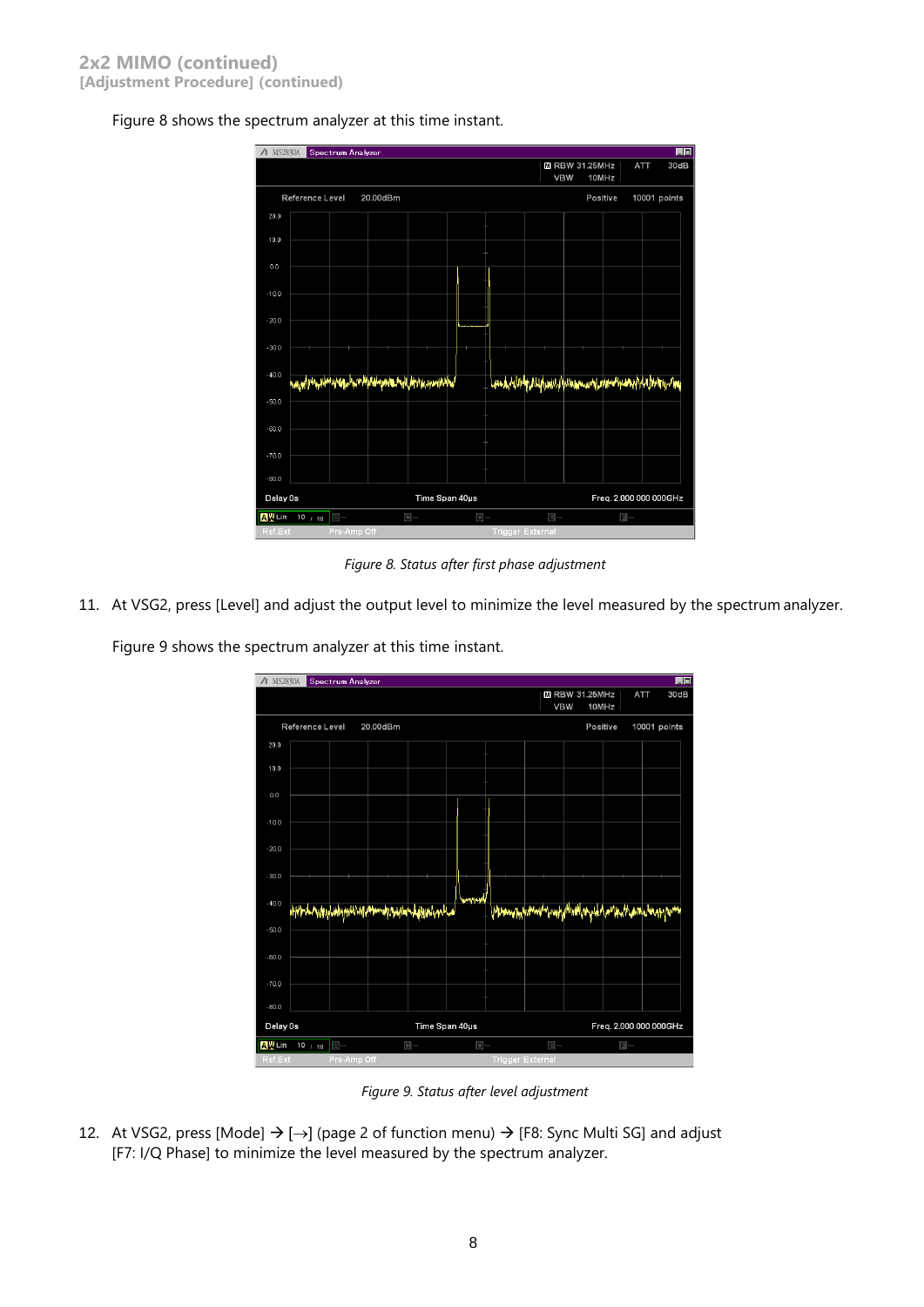Figure 10 shows the spectrum analyzer at this time instant.

| /1 MS2830A |                 | Spectrum Analyzer |          |                |          |                         |            |                       |        | $\blacksquare$         |
|------------|-----------------|-------------------|----------|----------------|----------|-------------------------|------------|-----------------------|--------|------------------------|
|            |                 |                   |          |                |          |                         |            | <b>M</b> RBW 31.25MHz |        | 30dB<br>ATT            |
|            |                 |                   |          |                |          |                         | <b>VBW</b> | 10MHz                 |        |                        |
|            | Reference Level |                   | 20.00dBm |                |          |                         |            | Positive              |        | 10001 points           |
| 20.0       |                 |                   |          |                |          |                         |            |                       |        |                        |
| 10.0       |                 |                   |          |                |          |                         |            |                       |        |                        |
|            |                 |                   |          |                |          |                         |            |                       |        |                        |
| 0.0        |                 |                   |          |                |          |                         |            |                       |        |                        |
| $-10.0$    |                 |                   |          |                |          |                         |            |                       |        |                        |
|            |                 |                   |          |                |          |                         |            |                       |        |                        |
| $-20.0$    |                 |                   |          |                |          |                         |            |                       |        |                        |
| $-30.0$    |                 |                   |          |                |          |                         |            |                       |        |                        |
|            |                 |                   |          |                |          |                         |            |                       |        |                        |
| $-40.0$    | Wahand          |                   |          |                | Madara   | <b>TANGULU</b>          |            |                       |        |                        |
| $-50.0$    |                 |                   |          |                |          |                         |            |                       |        |                        |
|            |                 |                   |          |                |          |                         |            |                       |        |                        |
| $-60.0$    |                 |                   |          |                |          |                         |            |                       |        |                        |
|            |                 |                   |          |                |          |                         |            |                       |        |                        |
| $-70.0$    |                 |                   |          |                |          |                         |            |                       |        |                        |
| $-80.0$    |                 |                   |          |                |          |                         |            |                       |        |                        |
| Delay 0s   |                 |                   |          | Time Span 40µs |          |                         |            |                       |        | Freq. 2.000 000 000GHz |
| A型Lin      | 10 / 10         | $B -$             |          | $C -$          | $\Box$ - |                         | 日          |                       | $\Box$ |                        |
| Ref.Ext    |                 | Pre-Amp Off       |          |                |          | <b>Trigger External</b> |            |                       |        |                        |

*Figure 10. Status after second phase adjustment*

13. At VSG2, press [Mode]  $\rightarrow$  [ $\rightarrow$ ] (page 2 of function menu)  $\rightarrow$  [F8: Sync Multi SG] and adjust [F8: I/Q Delay] to minimize the level measured by the spectrum analyzer.

Figure 11 shows the spectrum analyzer at this time instant.



*Figure 11. Status after timing adjustment*

At this point in time, the phase error of the signal outputs from VSG1 and VSG2 is 180°+ $|\Delta\Phi|$ .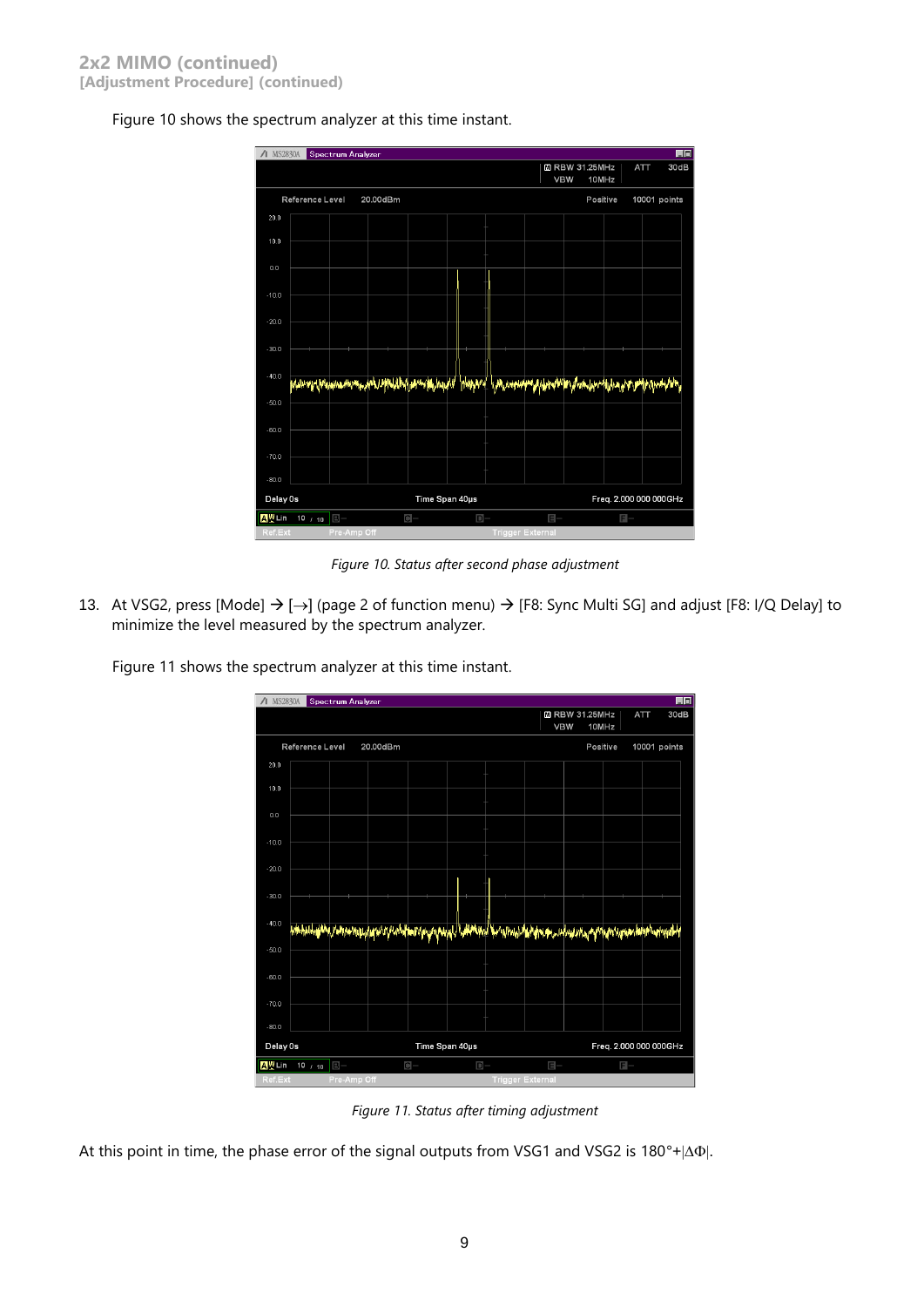14. At VSG2, press [Mode]  $\rightarrow$  [ $\rightarrow$ ] (page 2 of function menu)  $\rightarrow$  [F8: Sync Multi SG] and set the value of [F7: I/Q Phase] by adding 180° to the current setting. For example, when 10° is set at step 10, set 180° + 10° = 190°. If the value is over 360°, the value will be 180° decreased.

At this instant, the phase error of the signals output from VSG1 and VSG2 becomes the minimized value ΔΦ.

- 15. At VSG1, load the waveform data for channel #1.
- 16. At VSG2, load the waveform data for channel #2.

17. At VSG1, press [Mode]  $\rightarrow$  [ $\rightarrow$ ] (page 2 of function menu)  $\rightarrow$  [F2: Start/Frame Trigger]  $\rightarrow$  [F8: Trigger Key]

By these procedures, selected waveform signals from both VSG1 and VSG2 output with stable and minimum difference in phase and time.

## *Note1:*

The Anritsu Vector Signal Generator MG3710A / MG3710E optimizes the signal path by setting the frequency and level to obtain the highest performance under every setting condition. As a result, if the frequency and level settings are changed after having adjusted the phase and timing between channels, it is necessary to readjust the phase and timing again. However, if the [ATT Hold] parameter is set to On, the signal path does not change even if the level is changed.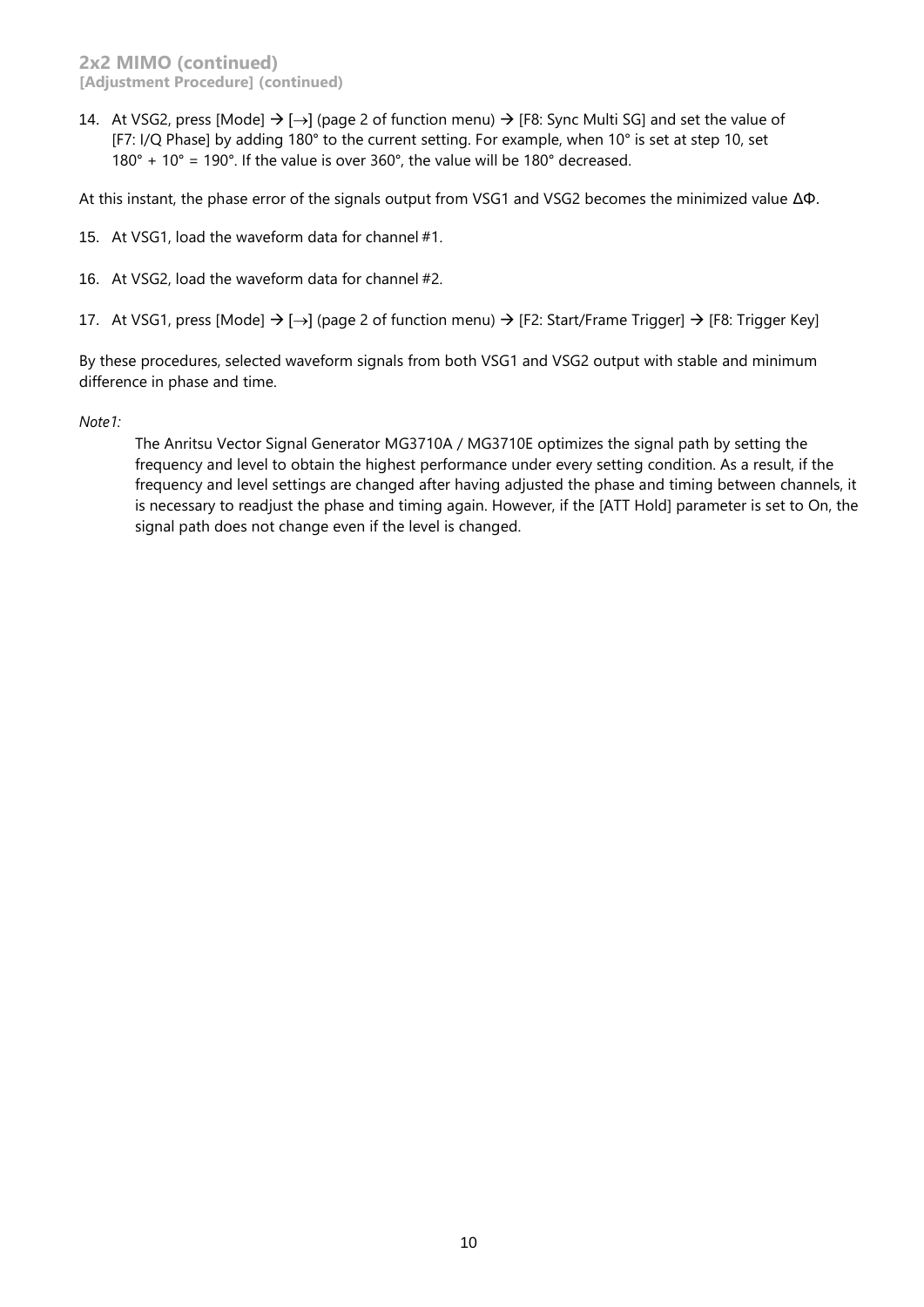## **4x4 MIMO**

Two units of the MG3710A / MG3710E are required for 4x4 MIMO and the measurement system is configured as shown in Figure 12. Since all the send data start timing, LO between channels and sampling clocks for basebands must be shared between the four channels, these signals must be shared between the two vector signal generators.



*adjustment to VSG1 and VSG2 in primary MG3710A / MG3710E)*

Increasing the number of shared channels also increases the phase and timing error adjustment procedures between channels. The procedure for 4x4 MIMO is described below. In this description, the phase and timing of other channels are adjusted based on VSG1 of the primary MG3710A / MG3710E.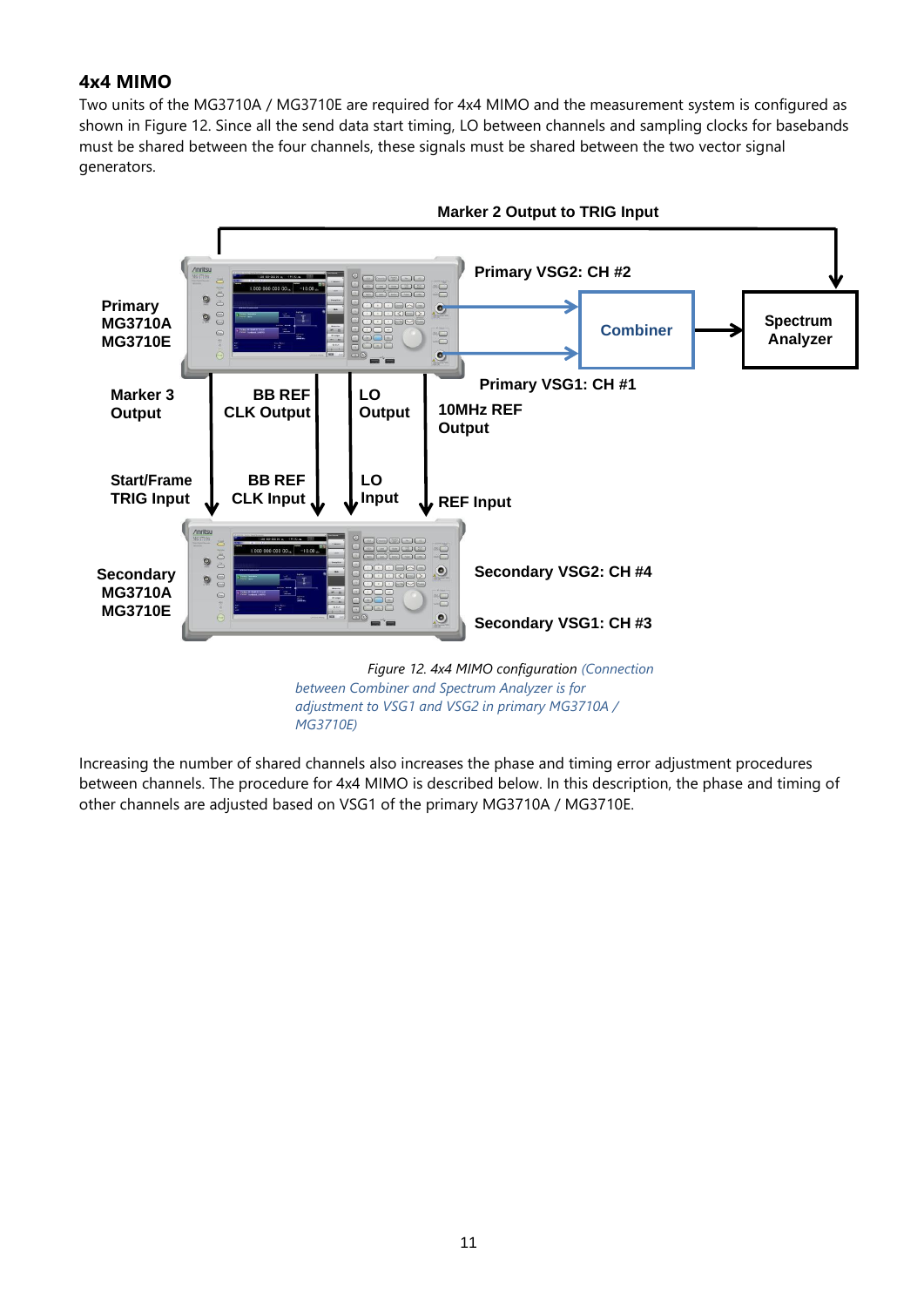## **Step 1: Adjusting Phase difference between Primary VSG1 and Primary VSG2**

- 1. Combine the RF outputs of VSG1 and VSG2 of the primary MG3710A / MG3710E using the combiner and input the combined outputs to the spectrum analyzer.
- 2. At both the primary and secondary MG3710A / MG3710E, press [Preset]  $\rightarrow$  [F1: Preset] to perform initialization.
- 3. At both VSG1 and VSG2 of the primary MG3710A / MG3710E and at VSG1 and VSG2 of the secondary MG3710A / MG3710E, load the [Adjustment ] waveform pattern of the [Phase Coherence] package.
- 4. At the primary MG3710A / MG3710E, press [Mode]  $\rightarrow$  [ $\rightarrow$ ] (page 2 of function menu)  $\rightarrow$  [F8: Sync Multi SG] to display the Sync Multi SG function menu.
	- -1. Press [F1: Sync Type] and select [F2: Primary].
	- -2. Set [F4: LO Sync] to On.
- 5. Set the following parameters to the same values at both VSG1 and VSG2 of the primary MG3710A / MG3710E.

| Frequency         | Any value (but same value between channels) |
|-------------------|---------------------------------------------|
| Amplitude         | Any value (but same value between channels) |
| <b>Modulation</b> | ()n                                         |
| RF Output         | On.                                         |

- 6. At both VSG1 and VSG2 of the primary MG3710A / MG3710E:
	- -1. Press [Cal]  $\rightarrow$  [F2: I/Q Cal] to display the I/Q Calibration function menu.
	- -2. Set [F2: Cal Type] to DC.
	- -3. Press [F1: Execute] to perform I/Q DC Cal.
- 7. Set the following parameters to the same values at both the VS
- 8. G1 and VSG2 of the primary MG3710A / MG3710E. ATT Hold*Note1* On
- 9. At VSG1 of the primary MG3710A / MG3710E, press [Mode]  $\rightarrow$  [ $\rightarrow$ ] (page 2 of function menu)  $\rightarrow$  [F4: Marker Setup] →[F1: Marker2 A] and set
	- [F1] Edit Mode Sync
	- [F2] Offset 0.00
	- [F3] Width 10.00
- 10. At VSG1 of the primary MG3710A / MG3710E, press [Mode]  $\rightarrow$  [ $\rightarrow$ ] (page 2 of function menu)  $\rightarrow$  [F4: Marker Setup]  $\rightarrow$  [F1: Marker3 A] and set

| [F1] Edit Mode | Sync  |
|----------------|-------|
| [F2] Offset    | 0.00  |
| [F3] Width     | 10.00 |

- 11. At VSG1 of the primary MG3710A / MG3710E, press [Mode]  $\rightarrow$  [ $\rightarrow$ ] (page 2 of function menu)  $\rightarrow$  [F2: Start/Frame Trigger] and set [F2: Mode] to Start. press [Mode]  $\rightarrow$  [ $\rightarrow$ ] (page 2 of function menu)  $\rightarrow$  [F2: Start/Frame Trigger] and set [F3: Source] to Trigger Key.
- 12. At VSG1 of the primary MG3710A / MG3710E, press [Mode]  $\rightarrow$  [ $\rightarrow$ ] (page 2 of function menu)  $\rightarrow$  [F2: Start/Frame Trigger]→ [F8: Trigger Key]
- 13. At VSG2 of the primary MG3710A / MG3710E:
	- -1. Press [Mode]  $\rightarrow$  [ $\rightarrow$ ] (page 2 of function menu)  $\rightarrow$  [F8: Sync Multi SG] and adjust [F7: I/Q Phase] to minimize the measured level at the spectrum analyzer.
	- -2. Press [Level] and adjust the output level to minimize the measured level at the spectrum analyzer.
	- -3. Again, press [Mode] → [→] (page 2 of function menu) → [F8: Sync Multi SG] and readjust [F7: I/Q Phase] to minimize the measured level at the spectrum analyzer.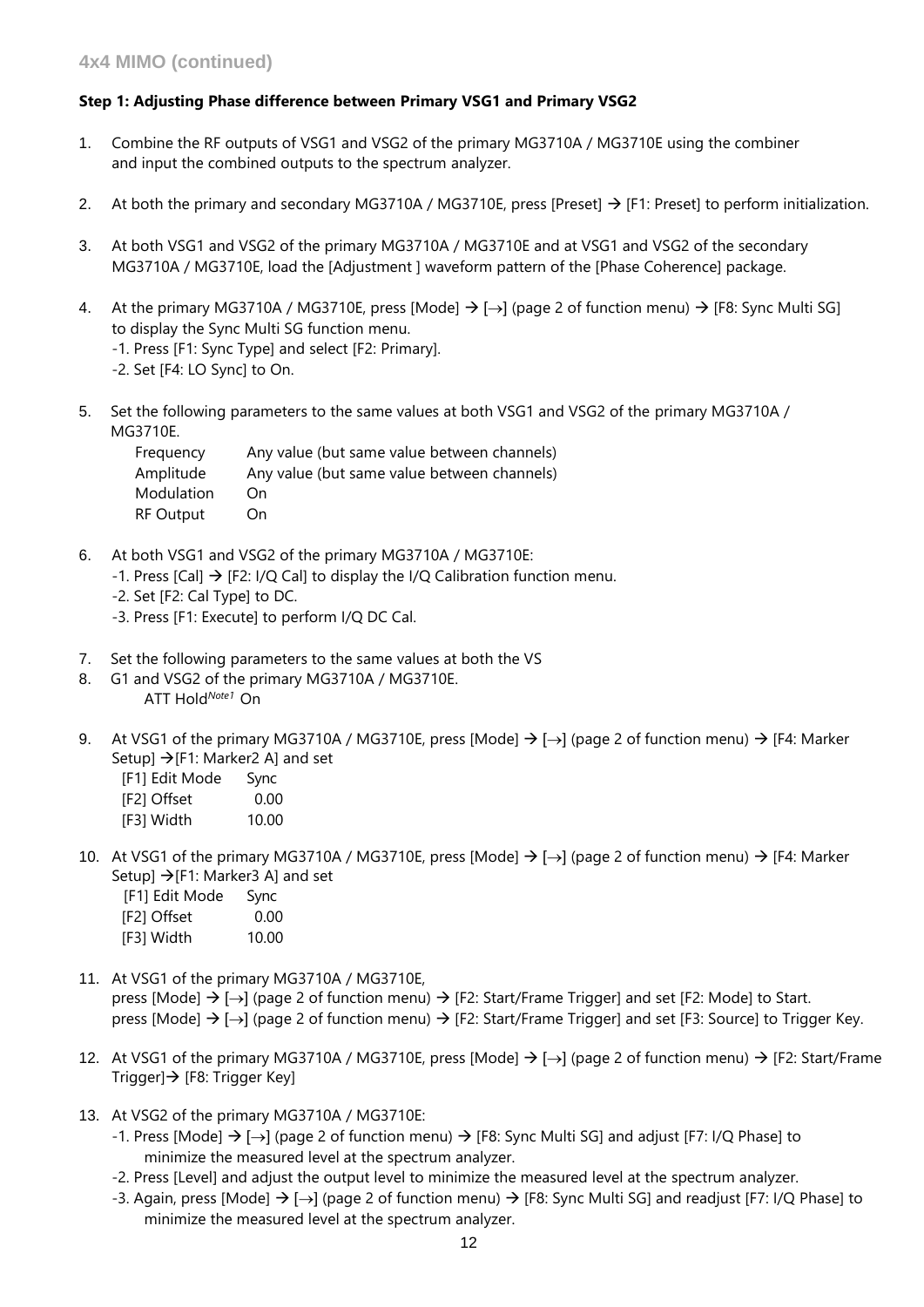- 14. At VSG2 of the primary MG3710A / MG3710E, press [Mode] → [→] (page 2 of function menu) → [F8: Sync Multi SG] and adjust [F8: I/Q Delay] to minimize the measured level at the spectrum analyzer.
- 15. At VSG2 of the primary MG3710A / MG3710E, press [Mode] → [→] (page 2 of function menu) → [F8: Sync Multi SG] and adjust [F7: I/Q Phase] to add 180° to the current setting. If the value is over 360°, the value will be 180° decreased.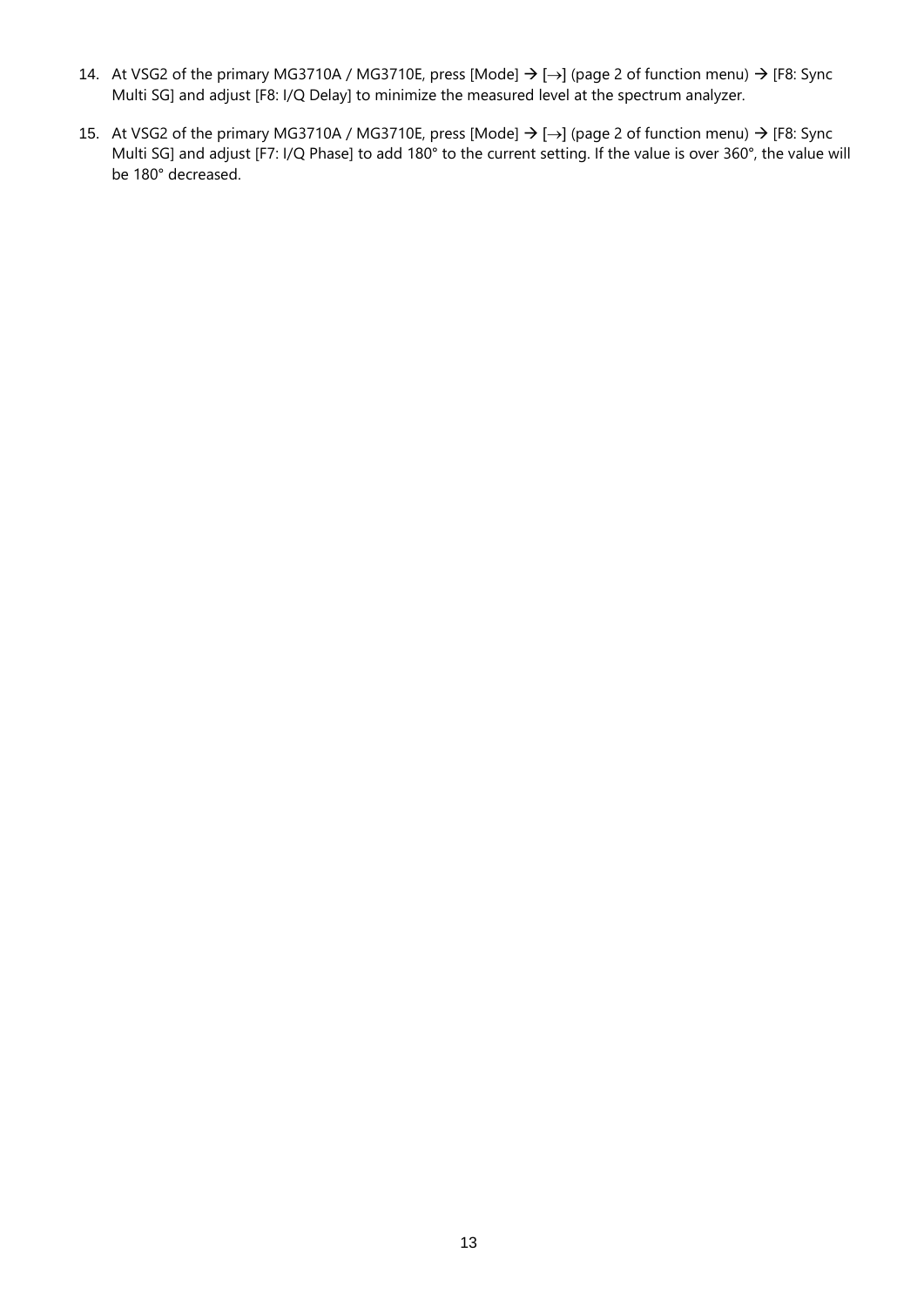## **Step 2: Adjusting Phase difference between Primary VSG1 and Secondary VSG1**

- 16. Combine the RF outputs of VSG1 of the secondary and primary MG3710A / MG3710E using the combiner and inputthe combined outputs to the spectrum analyzer.
- 17. At the secondary MG3710A / MG3710E, press [Mode] → [→] (page 2 of function menu) → [F8: Sync Multi SG] to display the Sync Multi SG function menu.
	- -1. Press [F1: Sync Type] and select [F2: Secondary].
	- -2. Set [F4: LO Sync] to On.
- 18. Set the following parameters to the same values at both VSG1 and VSG2 of the secondary MG3710A / MG3710E.

| Frequency  | Any value (but same value between channels) |
|------------|---------------------------------------------|
| Amplitude  | Any value (but same value between channels) |
| Modulation | ()n                                         |
| RF Output  | On                                          |

- 19. At both VSG1 and VSG2 of the secondary MG3710A / MG3710E:
	- -1. Press [Cal]  $\rightarrow$  [F2: I/Q Cal] to display the I/Q Calibration function menu.
	- -2. Set [F2: Cal Type] to DC.
	- -3. Press [F1: Execute] to perform I/Q DC Cal.
- 20. Set the following parameters to the same values at both the VSG1 and VSG2 of the secondary MG3710A / MG3710E. ATT Hold*Note1* On
- 21. At VSG1 of the secondary MG3710A / MG3710E, press [Mode]  $\rightarrow$  [ $\rightarrow$ ] (page 2 of function menu)  $\rightarrow$  [F2: Start/Frame Trigger] and set [F2: Mode] to Start.
- 22. At VSG1 of the secondary MG3710A / MG3710E:
	- -1. Press [Mode]  $\rightarrow$  [ $\rightarrow$ ] (page 2 of function menu)  $\rightarrow$  [F8: Sync Multi SG] and adjust [F7: I/Q Phase] to minimize the measured level at the spectrum analyzer.
	- -2. Press [Level] and adjust the output level to minimize the measured level at the spectrum analyzer.
	- -3. Again, press [Mode] → [→] (page 2 of function menu) → [F8: Sync Multi SG] and readjust [F7: I/Q Phase] to minimize the measured level at the spectrum analyzer.
- 23. At VSG1 of the secondary MG3710A / MG3710E, press [Mode]  $\rightarrow$  [ $\rightarrow$ ] (page 2 of function menu)  $\rightarrow$  [F8: Sync Multi SG] and adjust [F8: I/Q Delay] to minimize the measured level at the spectrum analyzer.
- 24. At VSG1 of the secondary MG3710A / MG3710E, press [Mode]  $\rightarrow$  [ $\rightarrow$ ] (page 2 of function menu)  $\rightarrow$  [F8: Sync Multi SG] and adjust [F7: I/Q Phase] to add 180° to the current setting. If the value is over 360°, the value will be 180° decreased.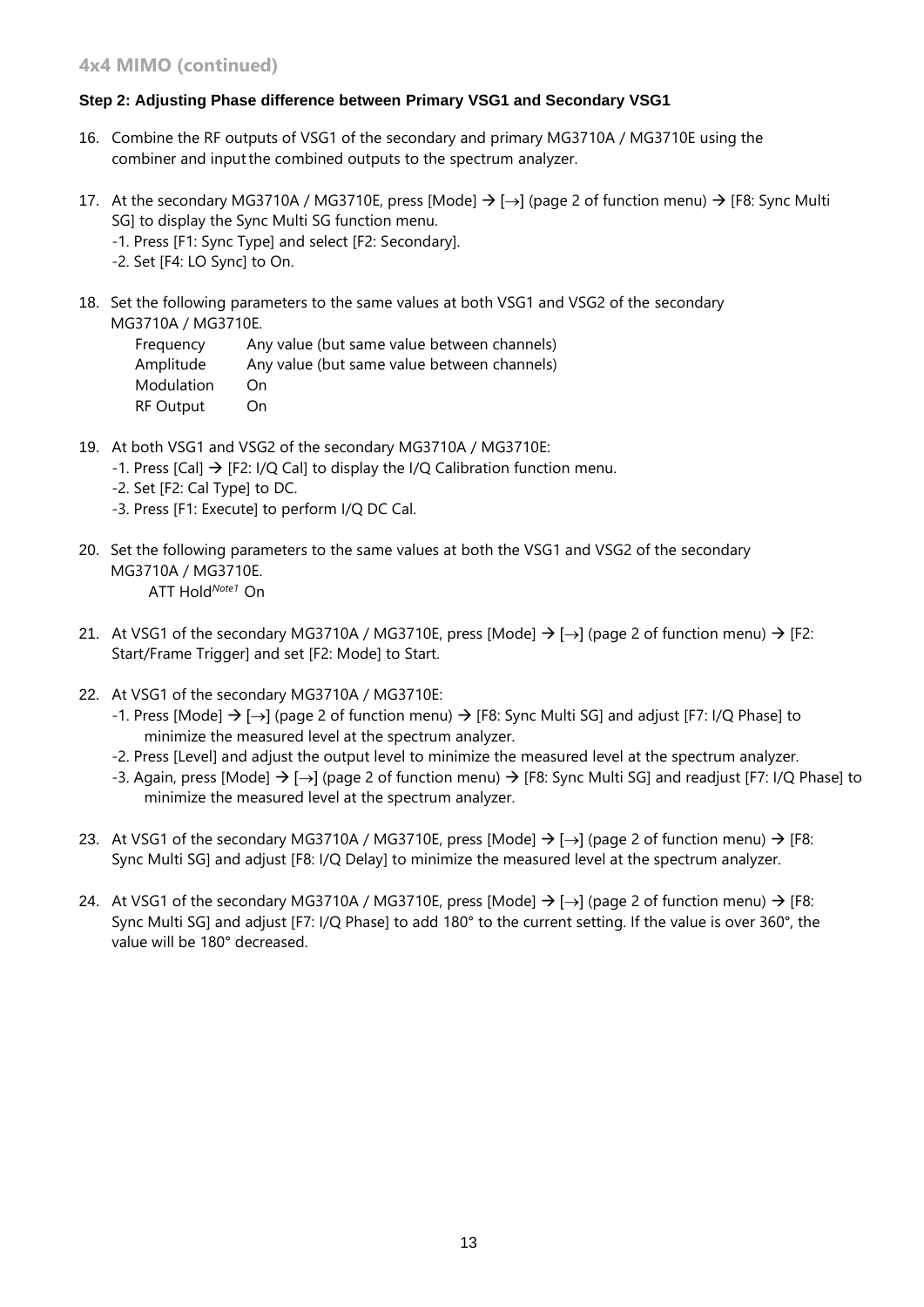## **Step 3: Adjusting Phase difference between Primary VSG1 and Secondary VSG2**

- 25. Combine the RF outputs of VSG1 of the primary MG3710A / MG3710E and VSG2 of the secondary MG3710A / MG3710E usingthe combiner and input the combined outputs to the spectrum analyzer.
- 26. At VSG2 of the secondary MG3710A / MG3710E:
	- -1. Press [Mode]  $\rightarrow$  [ $\rightarrow$ ] (page 2 of function menu)  $\rightarrow$  [F8: Sync Multi SG] and adjust [F7: I/Q Phase] to minimize the measured level at the spectrum analyzer.
	- -2. Press [Level] and adjust the output level to minimize the measured level at the spectrum analyzer.
	- -3. Again, press [Mode] → [→] (page 2 of function menu) → [F8: Sync Multi SG] and readjust [F7: I/Q Phase] to minimize the measured level at the spectrum analyzer.
- 27. At VSG2 of the secondary MG3710A / MG3710E, press [Mode]  $\rightarrow$  [ $\rightarrow$ ] (page 2 of function menu)  $\rightarrow$  [F8: Sync Multi SG] and adjust [F7: I/Q Delay: to minimize the measured level at the spectrum analyzer.
- 28. At VSG2 of the secondary MG3710A / MG3710E, press [Mode]  $\rightarrow$  [ $\rightarrow$ ] (page 2 of function menu)  $\rightarrow$  [F8: Sync Multi SG] and adjust [F7: I/Q Phase] to add 180° to the current setting. If the value is over 360°, the value will be 180° decreased.

At this instant, the phase error of the RF signal between the 4 channels is minimized.

- 29. At VSG1 of the primary MG3710A / MG3710E, load the waveform data for channel #1.
- 30. At VSG2 of the primary MG3710A / MG3710E, load the waveform data for channel #2.
- 31. At VSG1 of the secondary MG3710A / MG3710E, load the waveform data for channel#3.
- 32. At VSG2 of the secondary MG3710A / MG3710E, load the waveform data for channel#4.
- 33. At VSG1 of the primary MG3710A / MG3710E, press [Mode]  $\rightarrow$  [ $\rightarrow$ ] (page 2 of function menu)  $\rightarrow$  [F2: Start/Frame Trigger]→ [F8: Trigger Key] to begin synchronization.

By these procedures, selected waveform signals from both VSG1 and VSG2 of both of the primary and secondary MG3710A / MG3710E output with stable and minimum difference in phase and time.

### *Note1:*

The Anritsu Vector Signal Generator MG3710A / MG3710E optimizes the signal path by setting the frequency and level to obtain the highest performance under every setting condition. As a result, if the frequency and level settings are changed after having adjusted the phase and timing between channels, it is necessary to readjust the phase and timing again. However, if the [ATT Hold] parameter is set to On, the signal path does not change even if the level is changed.

## **Summary**

At MIMO system evaluation, it may sometimes be necessary to achieve strict phase coherence between multiple RF signals. Anritsu's Vector Signal Generator MG3710A / MG3710E makes this operation easy with simple configuration ofa MIMO evaluation system.